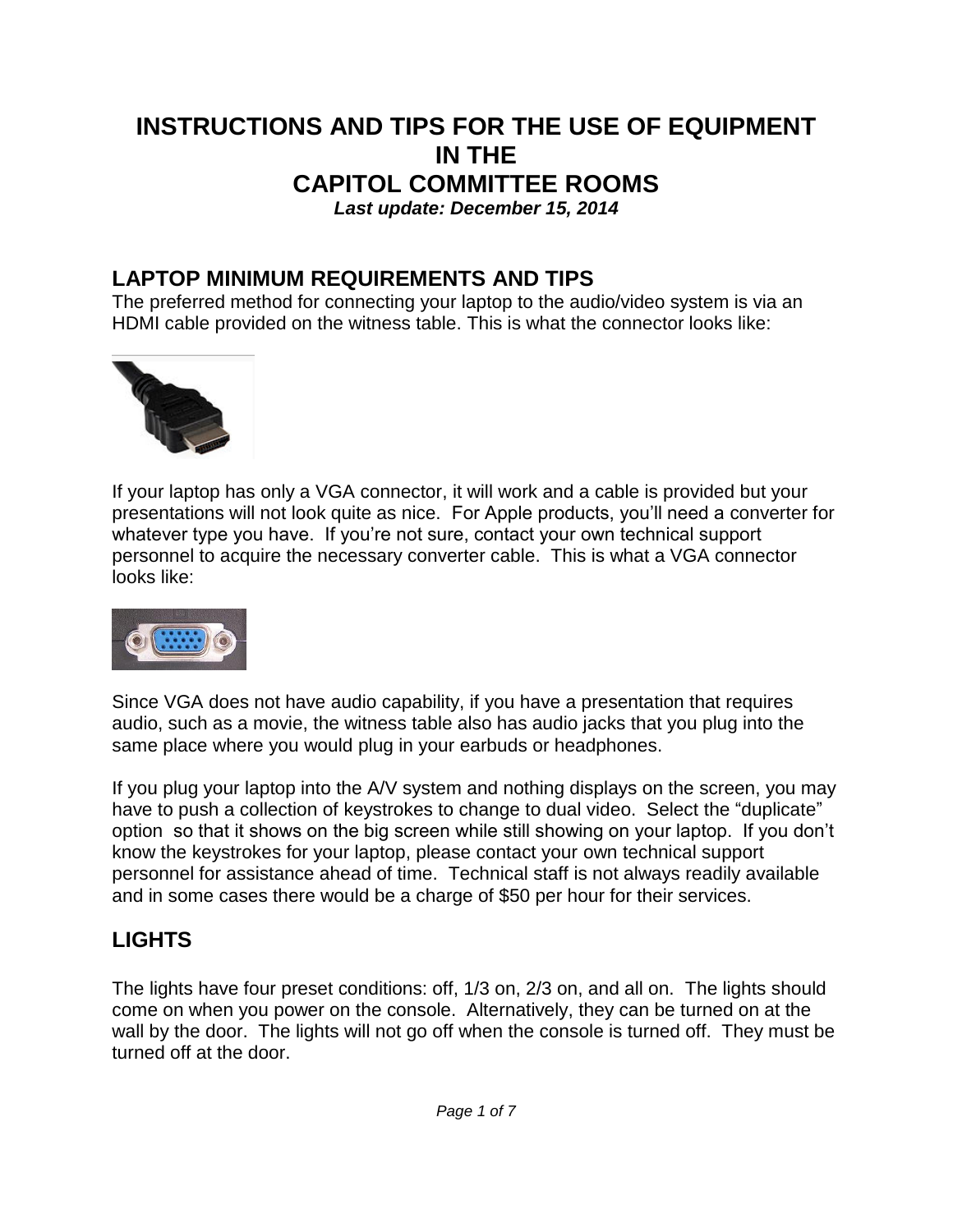# **LAYOUT OF THE ROOM**

Each room contains a concave-shaped committee desk, a support desk in the corner, a witness desk, and audience area. There are also small tables at the entrances of most rooms for placing handouts for the audience. Please do not move the furniture. You will be billed for any missing or damaged furniture.

# **PHONES**

On the support desk in the corner there is a telephone supplied for your convenience. This phone is connected to the Legislative phone system, which is not part of the State phone network. You can only dial extensions within the Legislative phone system. If you need assistance, dial 1000 and an operator will direct your call.

This phone is digital so it cannot be used in conjunction with any polycom-type phone conferencing equipment. If you need to do a phone conference call we suggest acquiring a phone conference bridge service ahead of time, where all callers call one number and are joined together. You can dial that number from the control panel (see instructions in this document) and the call will be heard over the speakers. The other callers will be able to hear anyone speaking into an open microphone.

# **CONTROL PANELS**

This section serves as a brief tutorial and reference guide for using the control panels in the committee rooms on the Capitol Complex. It is recommended that you use the stylus device provided when operating the panels. This is found to be much easier than using your fingers, especially if your hands are large or you wear bifocals. Please be gentle with the control panels. They are not glass but a thin membrane that interprets where you touch the screen.

If the screen is blank when you approach the control panel, touch anywhere on the screen to bring it back to life. The first screen you will see is this (if there is a lock graphic in the bottom right corner, call extension 1000 for assistance in unlocking the console):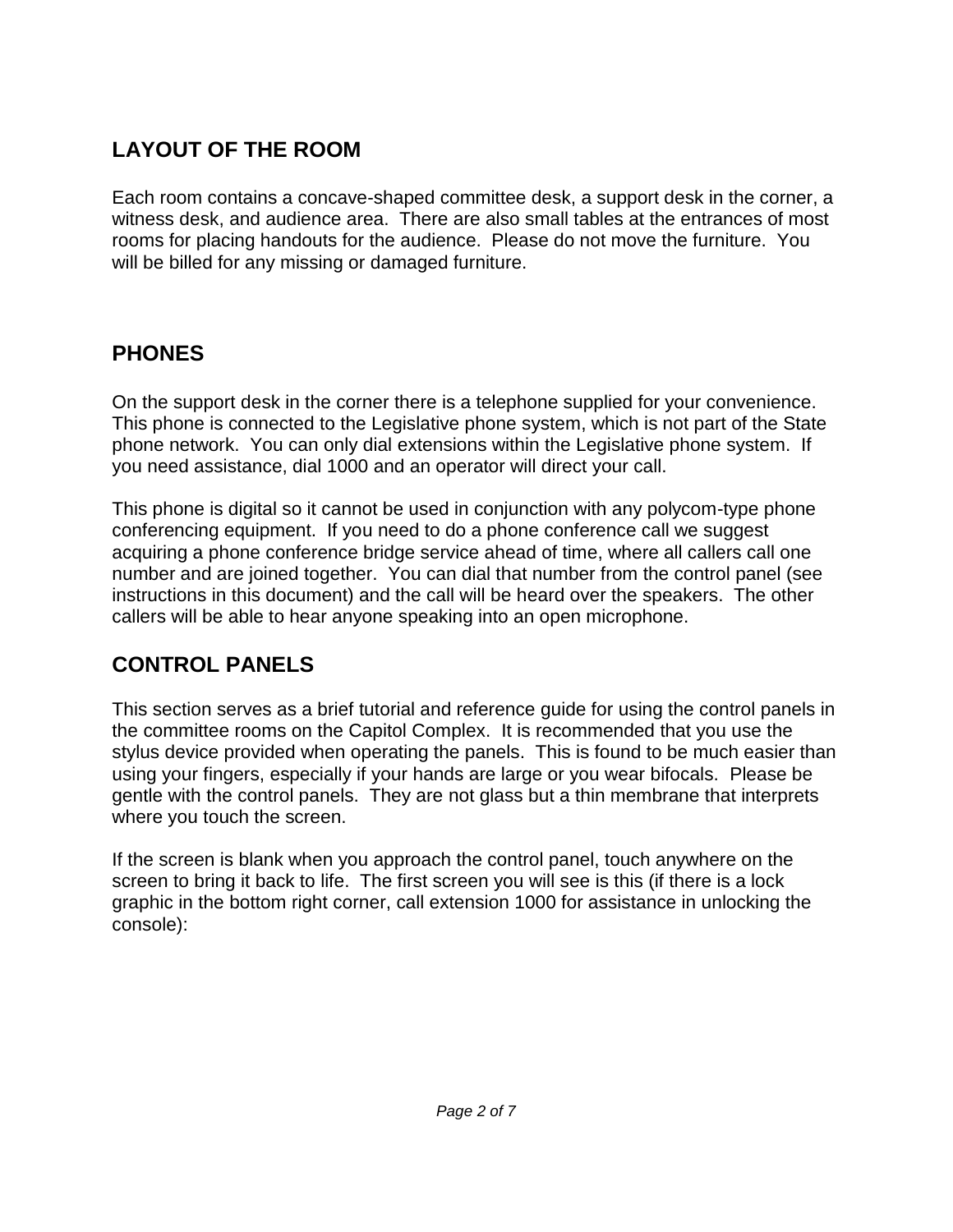

Once you touch the System Power button, the main menu should display. A graphic of this screen is on the next page in large format so you can easily see all of the features. If you don't need further instruction, you can print the page and take it with you as a reference.

Some of the buttons that you touch will cause a round pop-up box to appear on top of the main menu. Graphics for those boxes, with explanations of their buttons and functionality, appear on the subsequent pages.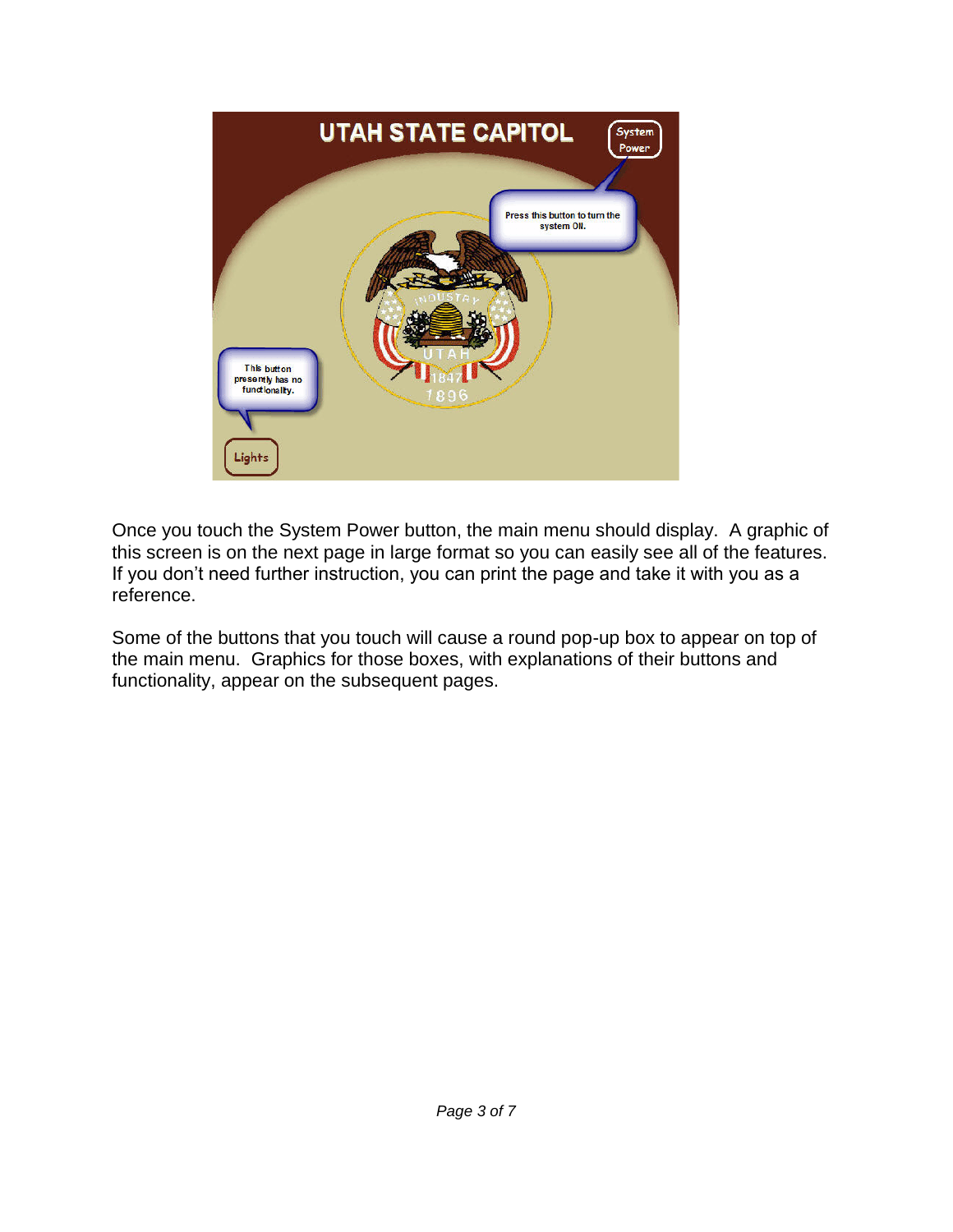

**Main Menu of Committee Room Control Panel**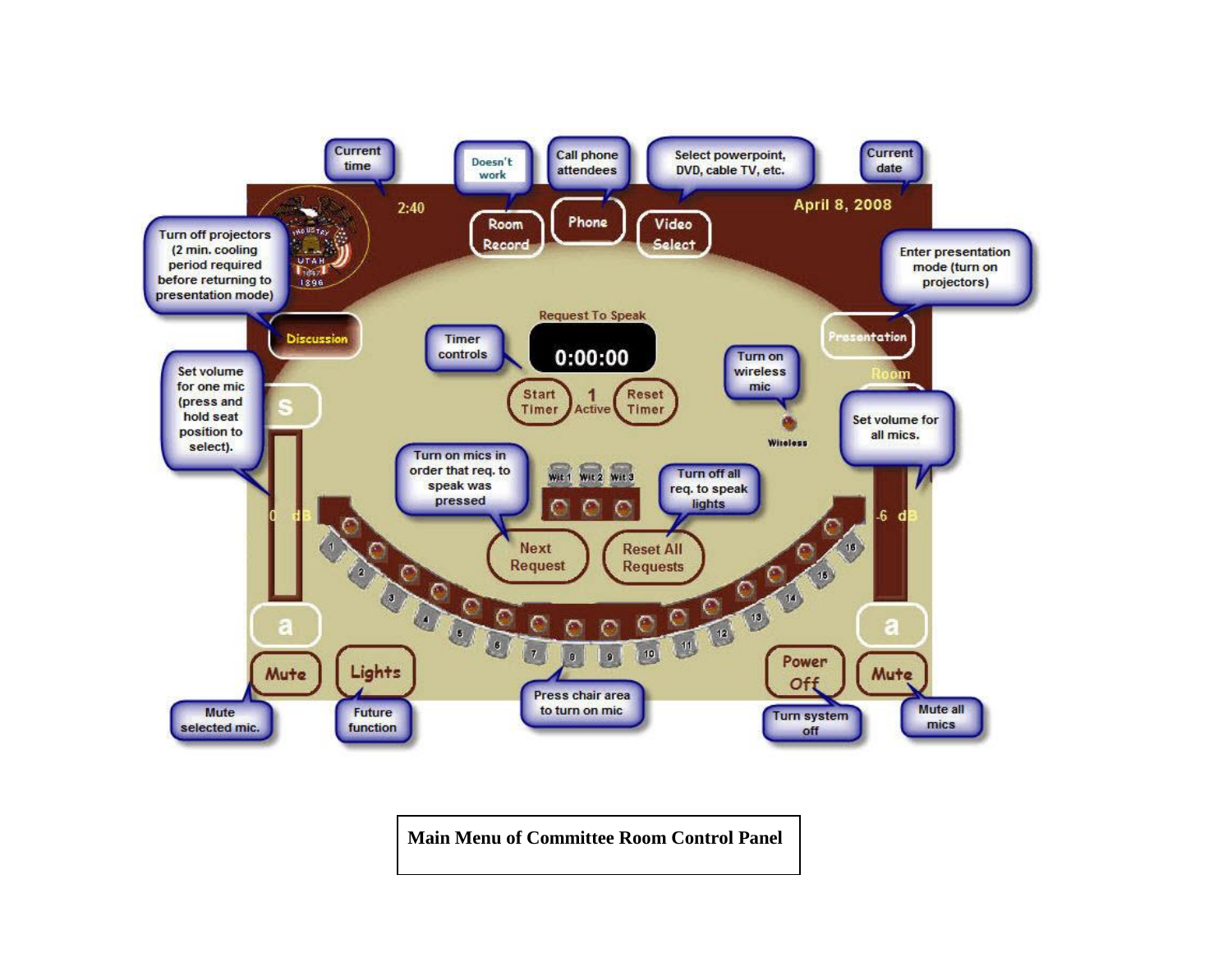### **Telephone Conferencing**

You can call someone on the phone and have them participate in the meeting using telephone conferencing. This feature is available in all committee rooms in the capitol, plus W030 in the House Building and E210 in the Senate Building. If you need multiple phones included in the conference please make arrangements in advance to procure a phone bridge conference. If your company does not have one, there are many services available on the Internet. Once you've touched the PHONE button on the main menu you will see the following pop-up:



After placing a call, speak into the microphone to talk to the caller. It would probably be polite to inform them that the conversation is being broadcast on speakers in the room. Once the call is established, you can touch the EXIT button to return to the main menu to control the microphones. The EXIT button does not disconnect the call.

### **Presentations**

Before using the projectors, pull down the screens at the front and back of the rooms. In room C445, the screens are on the side walls. In the committee rooms in the east and west buildings, the screen will lower automatically when you press the presentation button. There are four panels to attach laptops to the projection system, two are provided in the panel on the witness table, along with power and data outlets. The other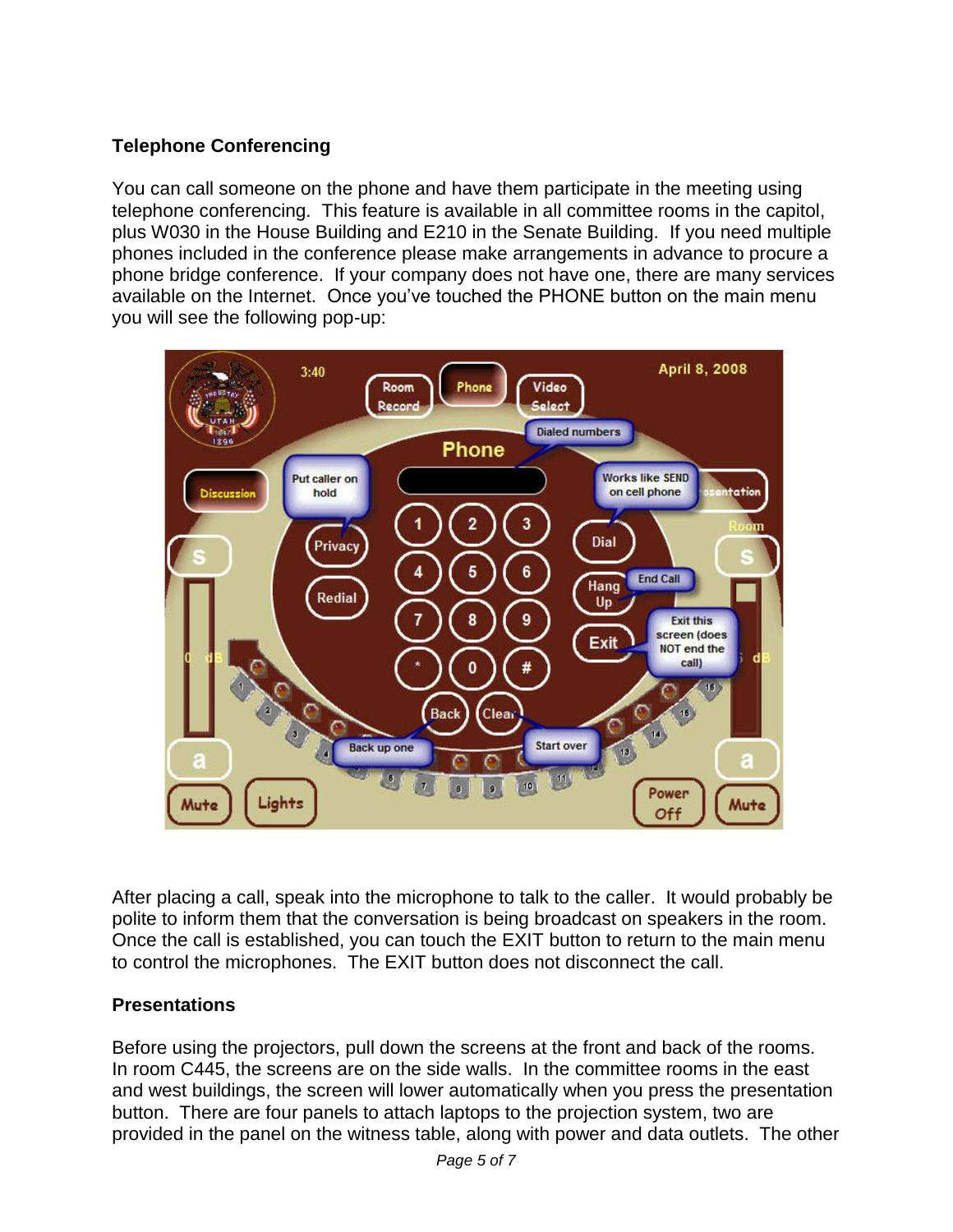two are on the back panel to the sides of the chair's position. A cable is not provided for these positions. Please obtain one from your own IT staff before heading to the capitol campus.

**WARNING:** The projectors take about 2 minutes to warm up. If you press the DISCUSSION button at any point the system goes to sleep while it cools off the projectors and shuts them down. Please plan accordingly.

You may want to prepare for presentations ahead of time by going into presentation mode (touch the Presentation button). This will bring up the Video Select screen:



You can press the EXIT buttons without affecting the projectors. When you're ready for your first presenter, touch the VIDEO SELECT button, followed by the appropriate type of presentation. *Note: IT staff recommends that you reserve a committee room prior to your first meeting so that you can practice using the presentation equipment.*